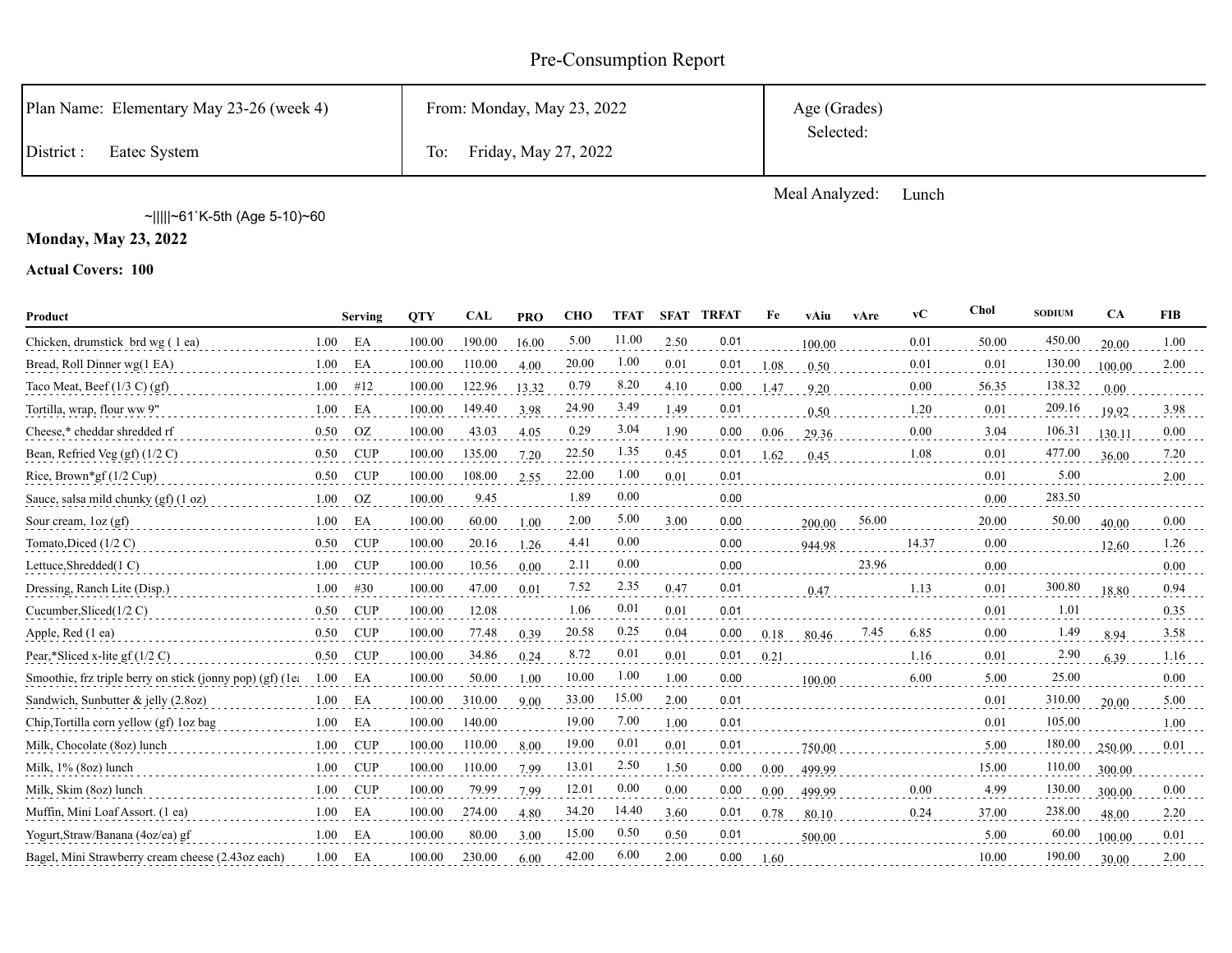|  | Plan Name: Elementary May 23-26 (week 4) |  |  |
|--|------------------------------------------|--|--|
|--|------------------------------------------|--|--|

Age (Grades) Selected:

District : Eatec System To: Friday, May 27, 2022

Meal Analyzed: Lunch

## **Tuesday, May 24, 2022**

## **Actual Covers: 100**

| Product                                                  |      | <b>Serving</b> | <b>OTY</b> | <b>CAL</b> | <b>PRO</b> | <b>CHO</b> | <b>TFAT</b> |      | <b>SFAT TRFAT</b> | Fe       | vAiu    | vAre  | vC    | Chol  | <b>SODIUM</b> | <b>CA</b> | <b>FIB</b> |
|----------------------------------------------------------|------|----------------|------------|------------|------------|------------|-------------|------|-------------------|----------|---------|-------|-------|-------|---------------|-----------|------------|
| Pizza, stuff crst wg Tonys cheese (1 ea)                 | 1.00 | <b>SLC</b>     | 100.00     | 370.00     | 17.00      | 40.00      | 16.00       | 8.00 | 0.01              |          | 82.00   |       | 0.01  | 40.00 | 580.00        | 346.00    | 4.00       |
| Sandwich, Sloppy Joe(1ea)                                | 1.00 | EA             | 100.00     | 306.32     | 19.69      | 35.76      | 9.84        | 3.92 | 0.00              | 3.90     | 287.75  |       | 2.30  | 53.87 | 696.71        | 199.99    | 3.71       |
| Corn $*$ gf(1/2 C)                                       | 0.50 | <b>CUP</b>     | 100.00     | 68.84      | 2.17       | 16.44      | 1.03        | 0.01 | 0.01              | 0.41     | 169.51  |       | 3.02  | 0.01  | 1.03          | 2.08      | 2.06       |
| Pea, Pod Sugar Snap-1/2cup (gf)                          | 0.50 | CUP            | 100.00     | 49.72      | 3.31       | 8.94       | 0.24        | 0.05 | 0.00              | 2.46     | 1286.87 | 16.57 | 71.03 | 0.00  | 4.74          | 50.91     | 3.08       |
| Lettuce, 50/50 iceberg/romaine (1 cup)                   | 1.00 | <b>CUP</b>     | 100.00     | 9.90       | 0.55       | 2.20       | 0.00        | 0.00 | 0.00              | 0.30     |         |       | 7.93  | 0.00  | 6.60          | 16.81     | 1.10       |
| Dressing, Ranch Lite (Disp.)                             | 1.00 | #30            | 100.00     | 47.00      | 0.01       | 7.52       | 2.35        | 0.47 | 0.01              |          | 0.47    |       | 1.13  | 0.01  | 300.80        | 18.80     | 0.94       |
| Kiwi $(1/2$ cup)                                         | 0.50 | <b>CUP</b>     | 100.00     | 46.36      | 0.87       | 11.14      | 0.40        | 0.02 | 0.00              | 0.24     | 66.12   | 13.68 | 70.45 | 0.00  | 2.28          | 25.84     | 2.28       |
| Fruit,* Mixed gf $(1/2 C)$                               | 0.50 | CUP            | 100.00     | 42.33      | 0.01       | 10.58      | 0.01        | 0.01 | 0.01              | 0.26     | 143.38  |       | 0.86  | 0.01  | 3.53          |           | 0.71       |
| Smoothie, frz triple berry on stick (jonny pop) (gf) (1e | 1.00 | EΑ             | 100.00     | 50.00      | 1.00       | 10.00      | 1.00        | 1.00 | 0.00              |          | 100.00  |       | 6.00  | 5.00  | 25.00         |           | 0.00       |
| Sandwich, Sunbutter & jelly (2.8oz)                      | 1.00 | EA             | 100.00     | 310.00     | 9.00       | 33.00      | 15.00       | 2.00 | 0.01              |          |         |       |       | 0.01  | 310.00        | 20.00     | 5.00       |
| GF Pizza, cheese (7oz)                                   | 1.00 | EA             | 100.00     | 450.00     | 16.00      | 62.00      | 16.00       | 8.00 | 0.00              | 1.08     | 300.00  |       |       | 35.00 | 860.00        | 300.00    | 2.00       |
| Milk, Chocolate (8oz) lunch                              | 1.00 | CUP            | 100.00     | 110.00     | 8.00       | 19.00      | 0.01        | 0.01 | 0.01              |          | 750.00  |       |       | 5.00  | 180.00        | 250.00    | 0.01       |
| Milk, $1\%$ (8oz) lunch                                  | 1.00 | <b>CUP</b>     | 100.00     | 110.00     | 7.99       | 13.01      | 2.50        | 1.50 | 0.00              | $0.00\,$ | 499.99  |       |       | 15.00 | 110.00        | 300.00    |            |
| Milk, Skim (8oz) lunch                                   | 1.00 | CUP            | 100.00     | 79.99      | 7.99       | 12.01      | 0.00        | 0.00 | 0.00              | $0.00\,$ | 499.99  |       | 0.00  | 4.99  | 130.00        | 300.00    | 0.00       |
| Yogurt, vanilla (4oz)                                    | 4.00 | <b>OZ</b>      | 100.00     | 99.47      | 3.48       | 19.89      | 0.75        | 0.50 | 0.00              |          | 497.37  |       | 0.00  | 2.49  | 51.73         | 99.47     |            |
| Blueberry, Froz Unsw. (1/2 C)                            | 0.50 | CUP            | 100.00     | 40.04      | 0.01       | 10.01      | 0.01        | 0.01 | 0.01              |          |         |       |       | 0.01  | 2.00          |           | 3.00       |
| Strawberry,* sliced $(1/2 C)$                            | 3.00 | OZ             | 100.00     | 66.34      | 0.44       | 17.86      | 0.12        | 0.01 | 0.00              | 0.40     | 22.96   |       | 33.59 | 0.00  | 0.85          | 9.36      | 1.62       |
| Granola cereal (1/4cup)                                  | 2.00 | <b>OZ</b>      | 100.00     | 231.95     | 5.15       | 43.81      | 3.87        | 0.00 | 0.00              | 1.45     |         |       | 0.00  | 0.00  | 64.43         | 5.15      | 2.58       |
| Cereal, Assorted (1 ea) 96/1oz                           | 1.00 | EA             | 100.00     | 96.32      | 1.77       | 21.33      | 1.12        | 0.08 | 0.00              | 4.20     | 183.31  |       | 3.10  | 0.00  | 143.82        | 36.66     | 1.93       |
| Cereal Bar, Assort (1 ea) 96/1.42oz                      | 1.00 | EA             | 100.00     | 150.00     | 2.66       | 30.00      | 3.17        | 0.34 | 0.01              | 1.21     | 67.17   |       | 0.40  | 0.01  | 104.95        | 217.00    | 2.66       |
| Breakfast Cracker, Assorted (1oz/each)                   | 1.00 | EA             | 100.00     | 138.00     | 2.25       | 22.95      | 4.35        | 0.68 | 0.08              | 0.38     | 0.23    |       | 0.00  | 0.01  | 120.75        | 55.52     | 1.65       |
| Fruit, Assort $(1/2$ cup) $(gf)$                         | 1.00 | EA             | 100.00     | 43.72      | 0.40       | 11.37      | 0.10        | 0.01 | 0.00              | 0.20     | 63.80   | 6.40  | 17.45 | 0.00  | 1.44          | 13.69     | 1.39       |
| Juice, orange 100% ca fort., gf (4oz)                    | 1.00 | EA             | 100.00     | 57.46      | 0.48       | 12.45      | 0.01        | 0.01 | 0.01              | 0.10     |         |       | 34.47 | 0.01  | 0.96          | 153.22    | 0.01       |
| Juice, apple $100\%$ 96/4oz (gf)                         | 1.00 | EA             | 100.00     | 59.79      | 1.00       | 13.95      | 0.01        | 0.01 | 0.01              | 0.50     | 49.82   |       | 59.79 | 0.01  | 7.97          | 159.44    | 0.01       |
| Milk, Breakfast - Skim OR 1% (8oz)                       | 1.00 | CUP            | 100.00     | 95.00      | 7.99       | 12.51      | 1.25        | 0.75 | 0.00              | 0.00     | 499.99  |       |       | 10.00 | 120.00        | 300.00    | 0.00       |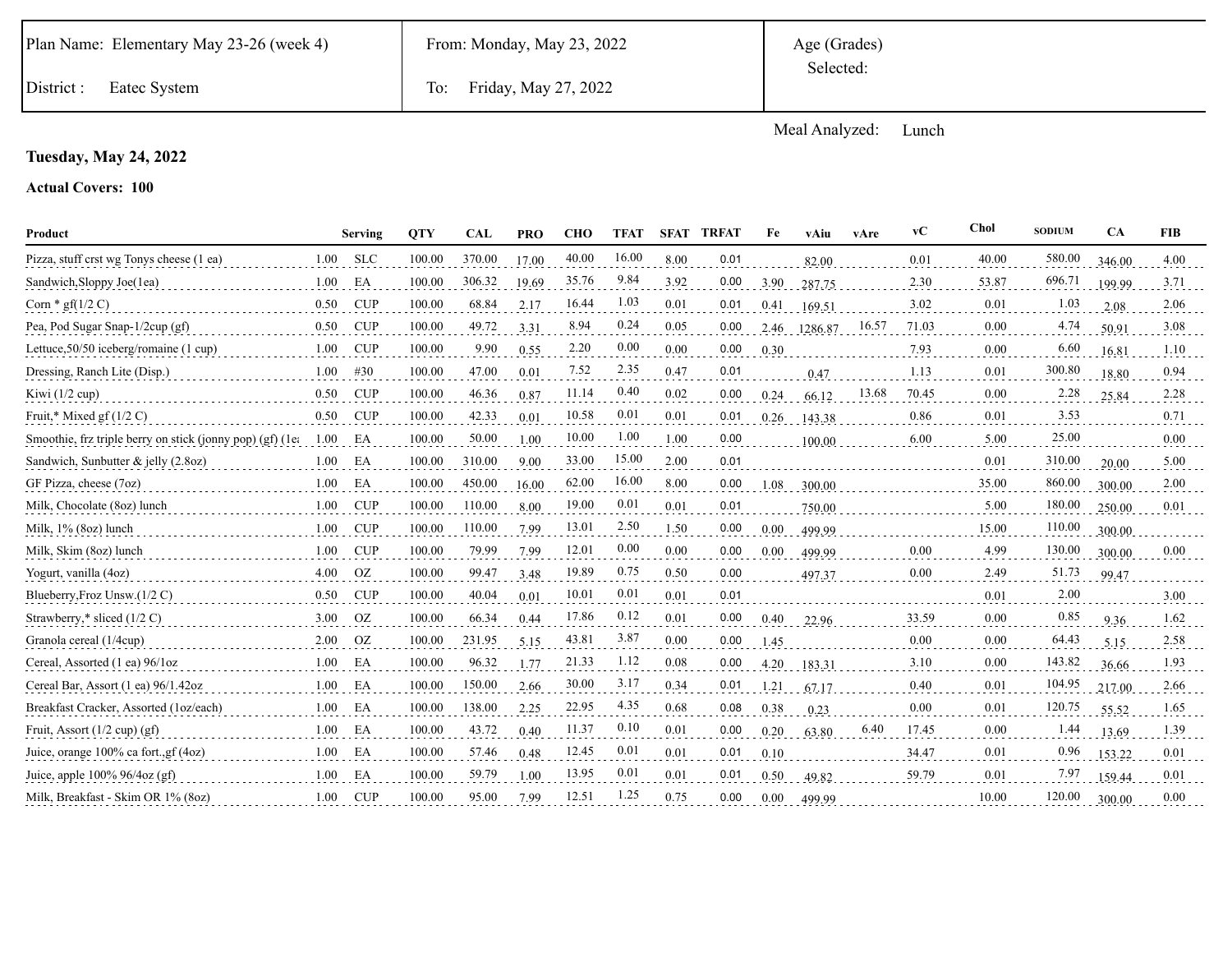Age (Grades) Selected:

District : Eatec System To: Friday, May 27, 2022

Meal Analyzed: Lunch

### **Wednesday, May 25, 2022**

#### **Actual Covers: 100**

| Product                                        |      | Serving    | <b>OTY</b> | <b>CAL</b> | <b>PRO</b> | <b>CHO</b> | <b>TFAT</b> |      | <b>SFAT TRFAT</b> | Fe       | vAiu   | vAre  | vC    | Chol  | <b>SODIUM</b> | <b>CA</b> | <b>FIB</b> |
|------------------------------------------------|------|------------|------------|------------|------------|------------|-------------|------|-------------------|----------|--------|-------|-------|-------|---------------|-----------|------------|
| Turkey and Gravy (heaping 4 oz)                | 0.50 | <b>CUP</b> | 100.00     | 135.43     | 17.00      | 3.40       | 2.85        | 0.51 | 0.01              | 0.01     | 0.59   |       | 0.01  | 40.00 | 776.06        | 0.01      | 0.01       |
| Potato, Mashed gf $(1/2 C)$                    | 0.50 | CUP        | 100.00     | 80.00      | 2.00       | 17.00      | 1.00        |      | 0.00              |          |        |       | 3.60  | 0.00  | 310.00        | 20.00     | 1.00       |
| Bread, Roll Dinner wg(1 EA)                    | 1.00 | EA         | 100.00     | 110.00     | 4.00       | 20.00      | 1.00        | 0.01 | 0.01              | 1.08     | 0.50   |       | 0.01  | 0.01  | 130.00        | 100.00    | 2.00       |
| Chicken, breast fillet wg 4/5lb (aprox. 70-90) | 1.00 | EA         | 100.00     | 220.00     | 21.00      | 15.00      | 8.00        | 1.50 | 0.01              | 1.80     | 100.00 |       | 0.01  | 65.00 | 480.00        | 40.00     | 1.00       |
| Bread, bun wg hamb (1 ea)                      | 1.00 | EA         | 100.00     | 160.00     | 7.00       | 31.03      | 2.00        | 0.01 | 0.01              | 1.93     | 0.53   |       | 0.01  | 0.01  | 200.00        | 200.00    | 3.21       |
| Ketchup (Dispenser)                            | 0.50 | <b>OZ</b>  | 100.00     | 16.68      | 0.01       | 4.17       | 0.01        | 0.01 | 0.00              | 0.07     | 83.38  |       | 1.00  | 0.00  | 133.41        | 2.55      | 0.01       |
| Sauce, BBQ (Dispenser)                         | 0.50 | OZ         | 100.00     | 15.01      |            | 5.00       | 0.00        |      | 0.00              |          | 83.38  |       | 1.50  | 0.00  | 120.90        |           |            |
| Broccoli, Cooked (1/2 C)                       | 0.50 | CUP        | 100.00     | 16.29      | 1.30       | 2.60       | 0.00        | 0.00 | 0.00              | 0.21     | 330.74 | 66.15 | 22.65 | 0.00  | 13.03         | 12.13     | 1.30       |
| Salad, Coleslaw $(1/2 \text{ C})(gf)$          | 1.00 | <b>SV</b>  | 100.00     | 53.10      | 0.07       | 3.62       | 4.45        | 0.74 | 0.00              | 0.02     | 5.08   |       | 1.83  | 3.70  | 108.31        | 2.03      | 0.13       |
| Lettuce, 50/50 iceberg/romaine (1 cup)         | 1.00 | <b>CUP</b> | 100.00     | 9.90       | 0.55       | 2.20       | 0.00        | 0.00 | 0.00              | 0.30     |        |       | 7.93  | 0.00  | 6.60          | 16.81     | 1.10       |
| Dressing, Ranch Lite (Disp.)                   | 1.00 | #30        | 100.00     | 47.00      | 0.01       | 7.52       | 2.35        | 0.47 | 0.01              |          | 0.47   |       | 1.13  | 0.01  | 300.80        | 18.80     | 0.94       |
| Grapes, Green Fresh $(1/2 C)$                  | 0.50 | CUP        | 100.00     | 53.34      | 0.50       | 13.65      | 0.28        | 0.09 | 0.00              | 0.23     | 79.61  | 7.96  | 3.18  | 0.00  | 1.59          | 11.14     | 0.72       |
| Applesauce, $*(gf)$ (1/2 C)                    | 0.50 | <b>CUP</b> | 100.00     | 50.80      |            | 13.94      | 0.00        |      | 0.00              |          |        | 3.65  |       | 0.00  | 1.99          |           | 1.00       |
| Milk, Chocolate (8oz) lunch                    | 1.00 | <b>CUP</b> | 100.00     | 110.00     | 8.00       | 19.00      | 0.01        | 0.01 | 0.01              |          | 750.00 |       |       | 5.00  | 180.00        | 250.00    | 0.01       |
| Milk, 1% (8oz) lunch                           | 1.00 | CUP        | 100.00     | 110.00     | 7.99       | 13.01      | 2.50        | 1.50 | 0.00              | $0.00\,$ | 499.99 |       |       | 15.00 | 110.00        | 300.00    |            |
| Milk, Skim (8oz) lunch                         | 1.00 | <b>CUP</b> | 100.00     | 79.99      | 7.99       | 12.01      | 0.00        | 0.00 | 0.00              | 0.00     | 499.99 |       | 0.00  | 4.99  | 130.00        | 300.00    | 0.00       |
| Waffle, Blueberry Mini (1bg)                   | 1.00 | EA         | 100.00     | 200.00     | 4.00       | 36.00      | 6.00        | 1.00 | 0.01              | 0.79     | 0.55   |       | 0.01  | 0.01  | 170.00        | 20.00     | 3.00       |
| Frudel, Apple                                  | 1.00 | EA         | 100.00     | 210.00     | 5.00       | 36.00      | 5.00        | 1.00 | 0.01              | 1.08     | 0.50   |       | 0.01  | 0.01  | 260.00        |           | 2.00       |
| Cereal, Assorted (1 ea) 96/1oz                 | 1.00 | EA         | 100.00     | 96.32      | 1.77       | 21.33      | 1.12        | 0.08 | 0.00              | 4.20     | 183.31 |       | 3.10  | 0.00  | 143.82        | 36.66     | 1.93       |
| Cereal Bar, Assort (1 ea) 96/1.42oz            | 1.00 | EA         | 100.00     | 150.00     | 2.66       | 30.00      | 3.17        | 0.34 | 0.01              | 1.21     | 67.17  |       | 0.40  | 0.01  | 104.95        | 217.00    | 2.66       |
| Breakfast Cracker, Assorted (1oz/each)         | 1.00 | EA         | 100.00     | 138.00     | 2.25       | 22.95      | 4.35        | 0.68 | 0.08              | 0.38     | 0.23   |       | 0.00  | 0.01  | 120.75        | 55.52     | 1.65       |
| Fruit, Assort $(1/2 \text{ cup}) (gf)$         | 1.00 | EA         | 100.00     | 43.72      | 0.40       | 11.37      | 0.10        | 0.01 | 0.00              | 0.20     | 63.80  | 6.40  | 17.45 | 0.00  | 1.44          | 13.69     | 1.39       |
| Juice, orange 100% ca fort., gf (4oz)          | 1.00 | EA         | 100.00     | 57.46      | 0.48       | 12.45      | 0.01        | 0.01 | 0.01              | 0.10     |        |       | 34.47 | 0.01  | 0.96          | 153.22    | 0.01       |
| Juice, apple 100% 96/4oz (gf)                  | 1.00 | EA         | 100.00     | 59.79      | 1.00       | 13.95      | 0.01        | 0.01 | 0.01              | 0.50     | 49.82  |       | 59.79 | 0.01  | 7.97          | 159.44    | 0.01       |
| Milk, Breakfast - Skim OR 1% (80z)             | 1.00 | <b>CUP</b> | 100.00     | 95.00      | 7.99       | 12.51      | 1.25        | 0.75 | 0.00              | 0.00     | 499.99 |       |       | 10.00 | 120.00        | 300.00    | 0.00       |